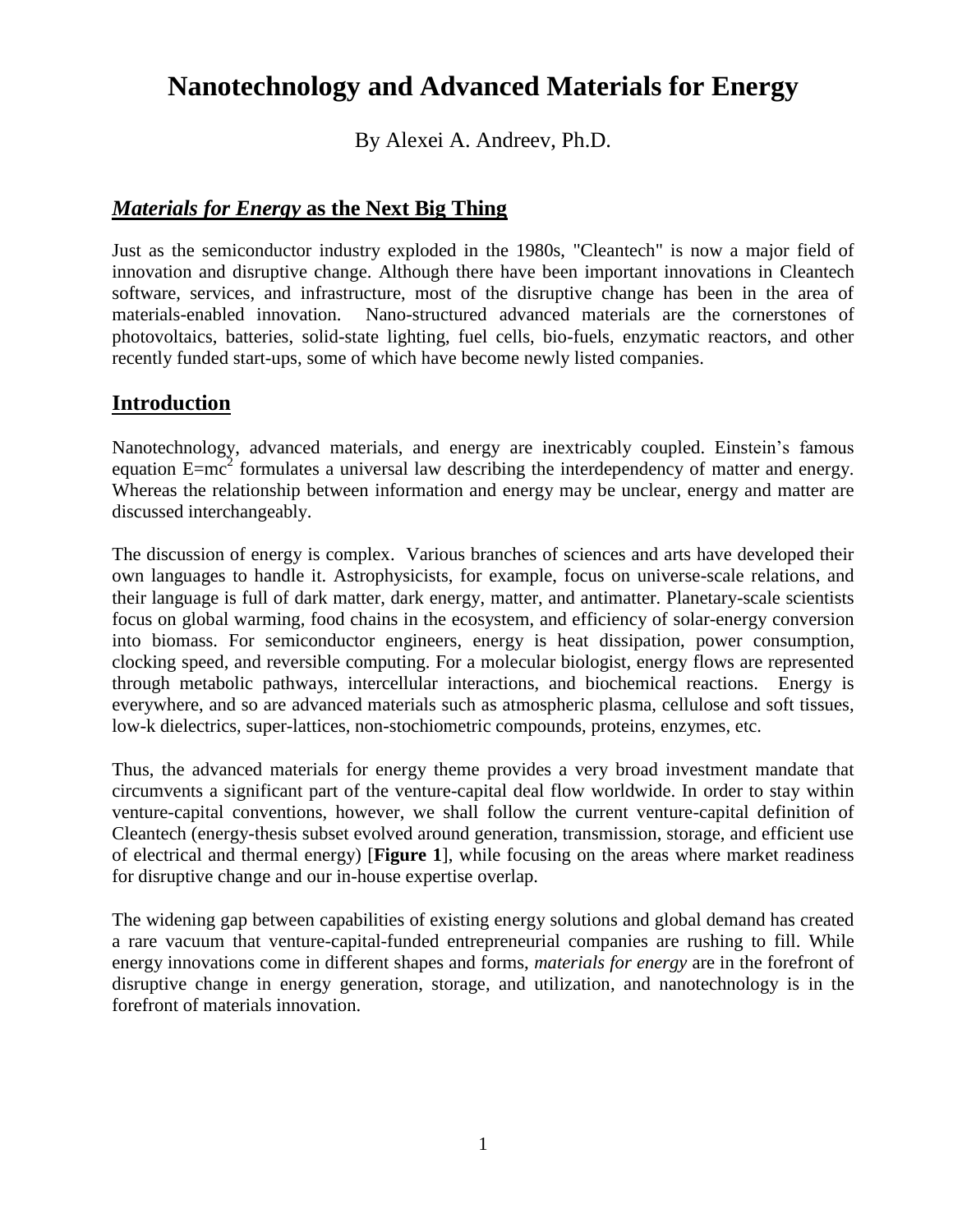

*Figure 1. Typical venture-capital-scale picture of the Cleantech space.*

#### **Harris & Harris Group and Cleantech**

Since 2001, Harris & Harris Group, Inc., ("H&H") has been making new investments exclusively in what MIT terms "tiny technology." These investments have been primarily in the field of nanotechnology. Eight of our 32 current investments, and one of our investments that was acquired, are companies utilizing nanotechnology for Cleantech solutions.

In 1994, we made our first nanotech investment, in Nanophase Technologies, Inc. (Nasdaq: NANX), which went public in 1997. We currently have 32 investments in nanotechnologyenabled companies, and we are not aware of any venture capital firm that has as many such investments as we do. In 1989, before we began investing exclusively in tiny technology, we were the seed investor in our first Cleantech company, Molten Metal Technology; in 1993, we sold our shares in Molten Metal on Nasdaq for net proceeds of \$30,860,765, versus our cost basis of \$110,000.

As a bottoms-up investor, we have never specifically targeted Cleantech investment opportunities; but as of September 30, 2007, our Cleantech investments represent more than 23 percent of our portfolio in terms of value. Since we began investing strictly in tiny technology in 2001, we have invested in nine companies that we classify as Cleantech companies enabled by nanotechnology: BridgeLux, Crystal IS, Innovalight, CFX Battery, NanoGram, NanoGram Devices, Nextreme Thermal Solutions, Solazyme, and Starfire Systems. Along with the rest of the venture-capital syndicate that funded Nanogram Devices, we sold our interest in that company to Wilson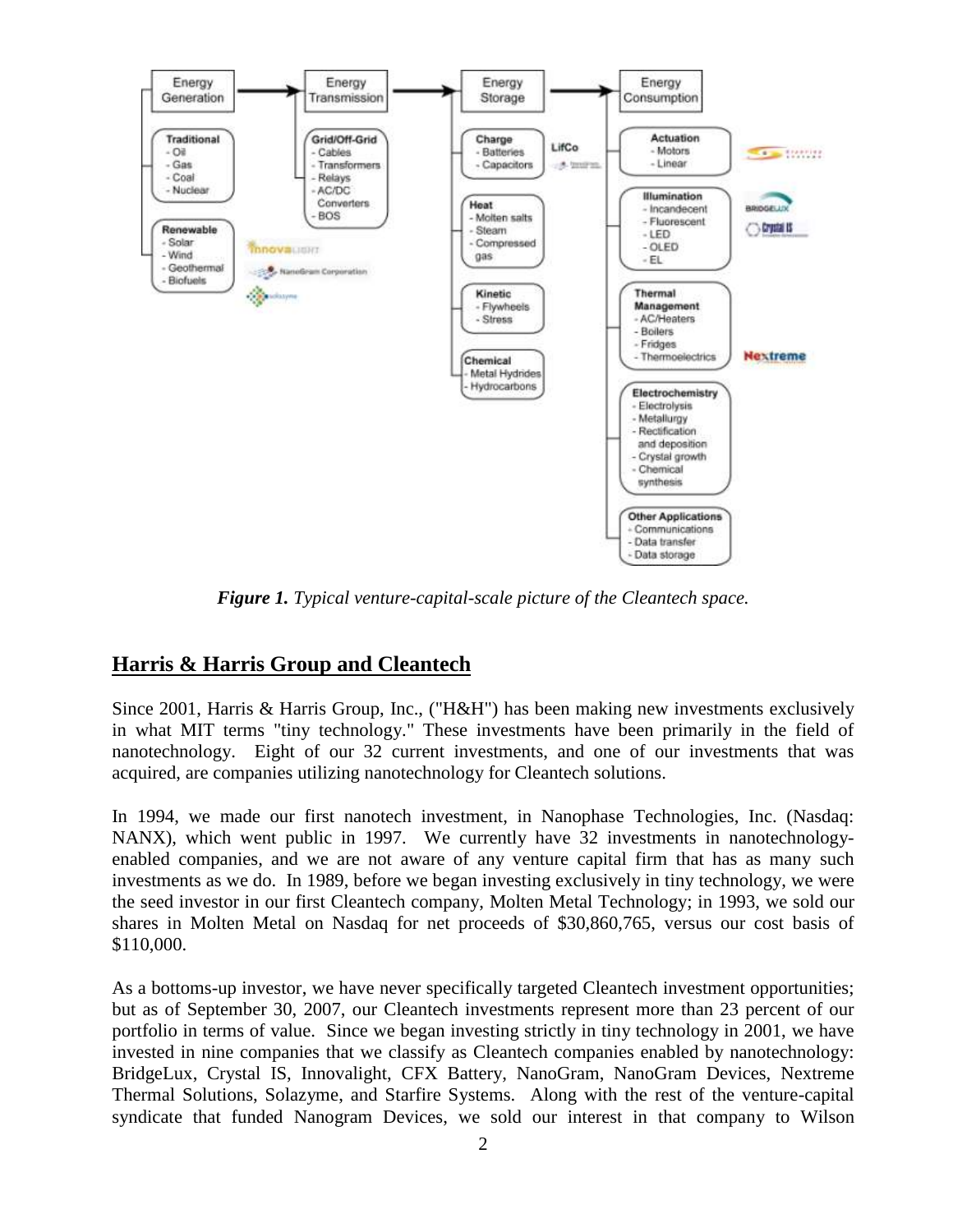Greatbatch (NYSE: GB) in 2004 for 3.4x our investment of \$813,210 in 14 months. Most of our remaining Cleantech companies have completed rounds of funding subsequent to our initial investment. We now value four of them at a premium to their cost basis, and none have been written down [**Table 1**].

| <b>Company Name</b>                                     | <b>Initial Investment</b> |                    | <b>Total Invested</b>     | Gain        |                             | <b>Comments</b>                                                                 |
|---------------------------------------------------------|---------------------------|--------------------|---------------------------|-------------|-----------------------------|---------------------------------------------------------------------------------|
|                                                         | Year                      | Round              |                           | Unrealized* | <b>Realized</b>             |                                                                                 |
| Molten Metal Technology, Inc.<br>NanoGram Devices Corp. | 1989<br>2003              | Seed<br>Series A-1 | $$110,000**$<br>\$813,210 |             | \$30,750,765<br>\$1,936,745 | NASDAO IPO in 1993<br>Wilson<br>Greatbatch<br>Acquired by<br>(NYSE: GB) in 2004 |
| NanoGram Corp.                                          | 2003                      | Series 1           | \$2,285,159               | \$313,534   |                             |                                                                                 |
| Nextreme Thermal Solutions, Inc.                        | 2004                      | Series A           | \$1,750,000               |             |                             |                                                                                 |
| Solazyme, Inc.                                          | 2004                      | Series A           | \$885,400                 |             |                             |                                                                                 |
| Crystal IS, Inc.                                        | 2004                      | Series A           | \$1,299,984               | \$19,735    |                             |                                                                                 |
| Starfire Systems, Inc.                                  | 2004                      | Series A-1         | \$750,000                 |             |                             |                                                                                 |
| BridgeLux, Inc.                                         | 2005                      | Series B           | \$2,520,466               | \$328,369   |                             |                                                                                 |
| Innovalight, Inc.                                       | 2006                      | Series B           | \$2,500,000               | \$3,218,216 |                             |                                                                                 |
| CFX Battery, Inc.                                       | 2007                      | Series A           | \$946,528                 |             |                             |                                                                                 |

**\*** As of September 30, 2007.

\*\* On 11/13/89, H&H invested \$1,000,000 in Molten Metal Technology, \$890,000 of which was returned on 6/1/90 in a recapitalization. On 6/1/90, H&H also loaned \$200,000 at 8.75% to Molten Metal Technology, which was repaid in full with interest on 6/1/92.

**Table 1**. *H&H investment performance in Cleantech space as of year-end 2007.*

The common denominator of our current Cleantech portfolio companies is reliance on nanotechnology to develop and build products. We invest in technology-intense opportunities based on unique properties of nano-structured advanced materials.

**Nanotechnology and Advanced Materials**. The terms *nanomaterials* and *advanced materials* are rapidly converging. Today, these words are often used interchangeably to cover a broad range of nanoscale-engineered material systems such as meta-materials, supra-molecules, non-equilibrium alloys, and hierarchically structured and biomimetic substances.

In general, the properties of condensed matter are defined by chemical composition and the mutual arrangement of underlying building blocks including atoms and molecules. Therefore, any material might be legitimately called a *nanomaterial* because its physical properties are predominantly determined by the nanoscale patterns of comprising atoms. However, the term *nanomaterial* is normally reserved for a subset of materials that are specifically built with some unusual atomic arrangements or for materials with properties strongly determined by surface morphology. The latter usually applies when the particle size is small enough for its surface layer to represent a significant proportion of the particle itself: i.e., the particle is at the nanoscale.

The peer-reviewed scientific journal, *Advanced Materials*, covers a very broad range of materials systems: liquid crystals, semiconductors, superconductors, optics, lasers, sensors, porous materials, light-emitting materials, magnetic materials, thin films, and colloids. Although the original inventions and innovations of these materials systems were often at the bulk scale, the cutting-edge discoveries and improvements in this field today are increasingly made on the nanoscale. Nanoscale material design adds a new dimension to man's toolkit for creating materials with desired properties. Most of the low-hanging fruits based on bulk properties have been picked. To stay ahead of the curve in advanced materials, increasingly one has to innovate at the nanoscale.